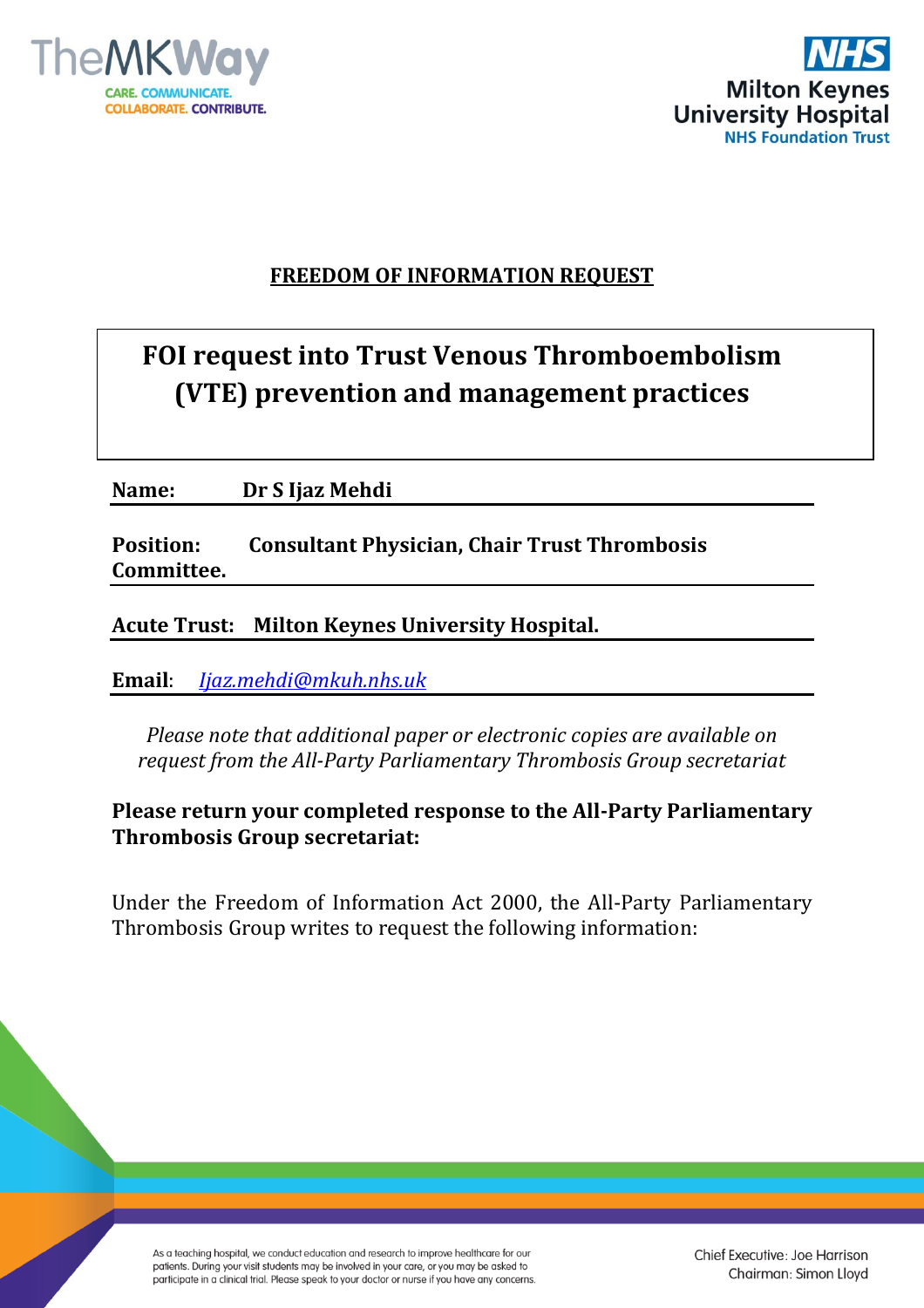



**Venous thromboembolism (VTE) is a collective term referring to deep vein thrombosis (DVT) and pulmonary embolism (PE). VTE is defined by the following ICD-10 codes: I80.0-I80.3, I80.8-I80.9, I82.9, O22.2 – O22.3, O87.0 – O87.1, I26.0, and I26.9.** 

#### **QUESTION ONE – VTE RISK ASSESSMENT AND DIAGNOSIS**

**a) Are in-patients who are considered to be at risk of VTE in your Trust routinely checked for both proximal** 

| and | Yes | distal DVT? (Tick one box) |
|-----|-----|----------------------------|
|     | No  |                            |

**b) For in-patients diagnosed with VTE in your Trust between 1 April 2018 and 31 March 2019, what was the average time from first clinical suspicion of VTE to diagnosis?**

No formal data available but most patient are diagnosed within 48 hours.

**c) For in-patients diagnosed with VTE in your Trust between 1 April 2018 and 31 March 2019, what was the average time from diagnosis to first treatment?**

No formal data available but the practice is to commence treatment as soon as the diagnosis of VTE is suspected without waiting for the scan.

**QUESTION TWO – ROOT CAUSE ANALYSIS OF HOSPITAL-ASSOCIATED THROMBOSIS**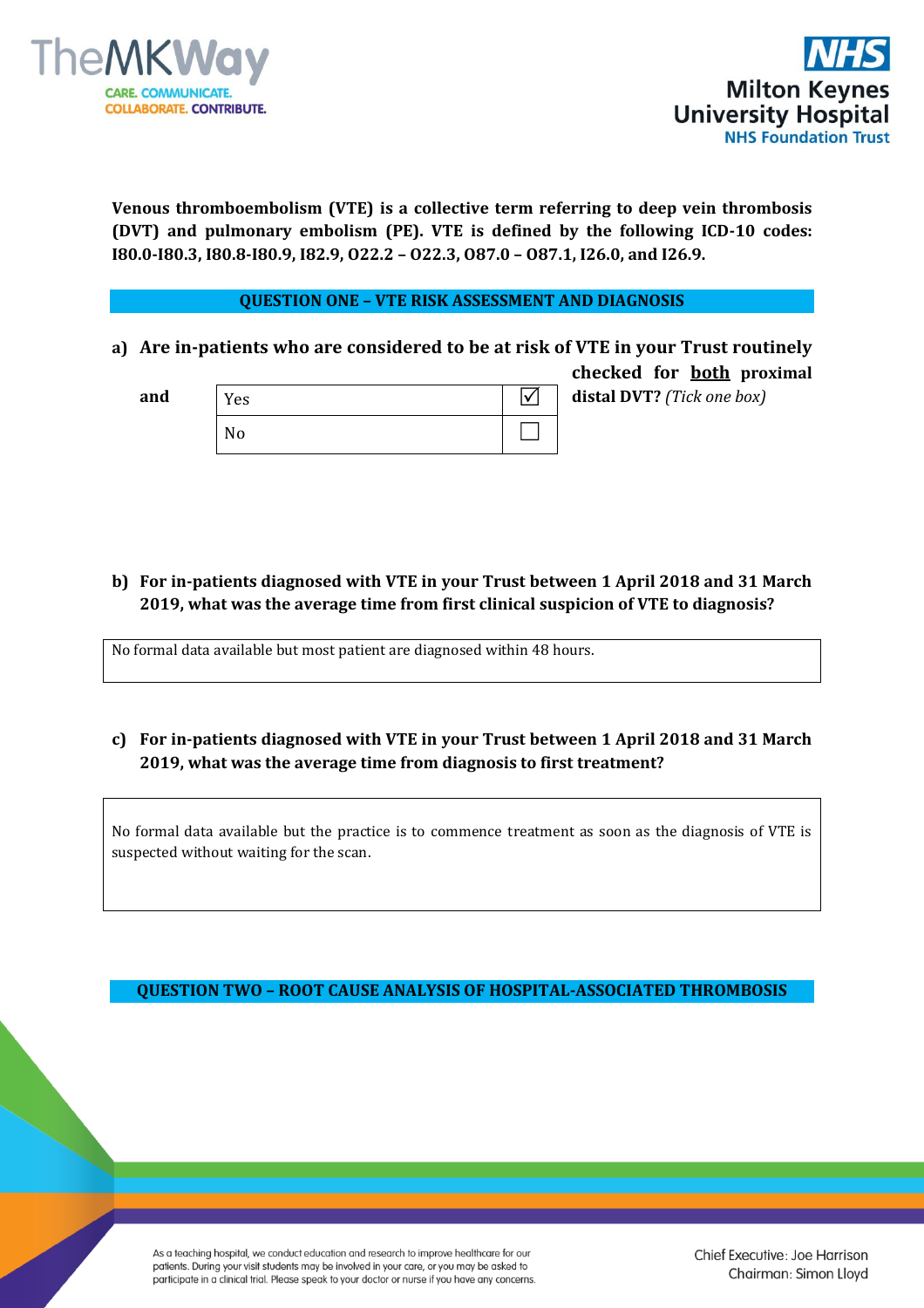



According to Service Condition 22 of the NHS Standard Contract 2017/19, the provider must:

"Perform Root Cause Analysis of all confirmed cases of pulmonary embolism and deep vein thrombosis acquired by Service Users while in hospital (both arising during a current hospital stay and where there is a history of hospital admission within the last 3 months, but not in respect of Service Users admitted to hospital with a confirmed venous thromboembolism but no history of an admission to hospital within the previous 3 months)..."

The provider must report the results of those Root Cause Analyses to the co-ordinating commissioner on a monthly basis.

**a) How many cases of hospital-associated thrombosis (HAT) were recorded in your Trust in each of the following quarters?** 

| Quarter             | <b>Total recorded number</b><br>of HAT |
|---------------------|----------------------------------------|
| 2018 Q2 (Apr – Jun) | 17                                     |
| 2018 Q3 (Jul – Sep) | 19                                     |
| 2018 Q4 (Oct – Dec) | 23                                     |
| 2019 Q1 (Jan – Mar) | 23                                     |

**b) How many Root Cause Analyses of confirmed cases of HAT were performed in each of the following quarters?**

| Quarter | <b>Number of Root Cause Analyses</b><br>performed |
|---------|---------------------------------------------------|
|---------|---------------------------------------------------|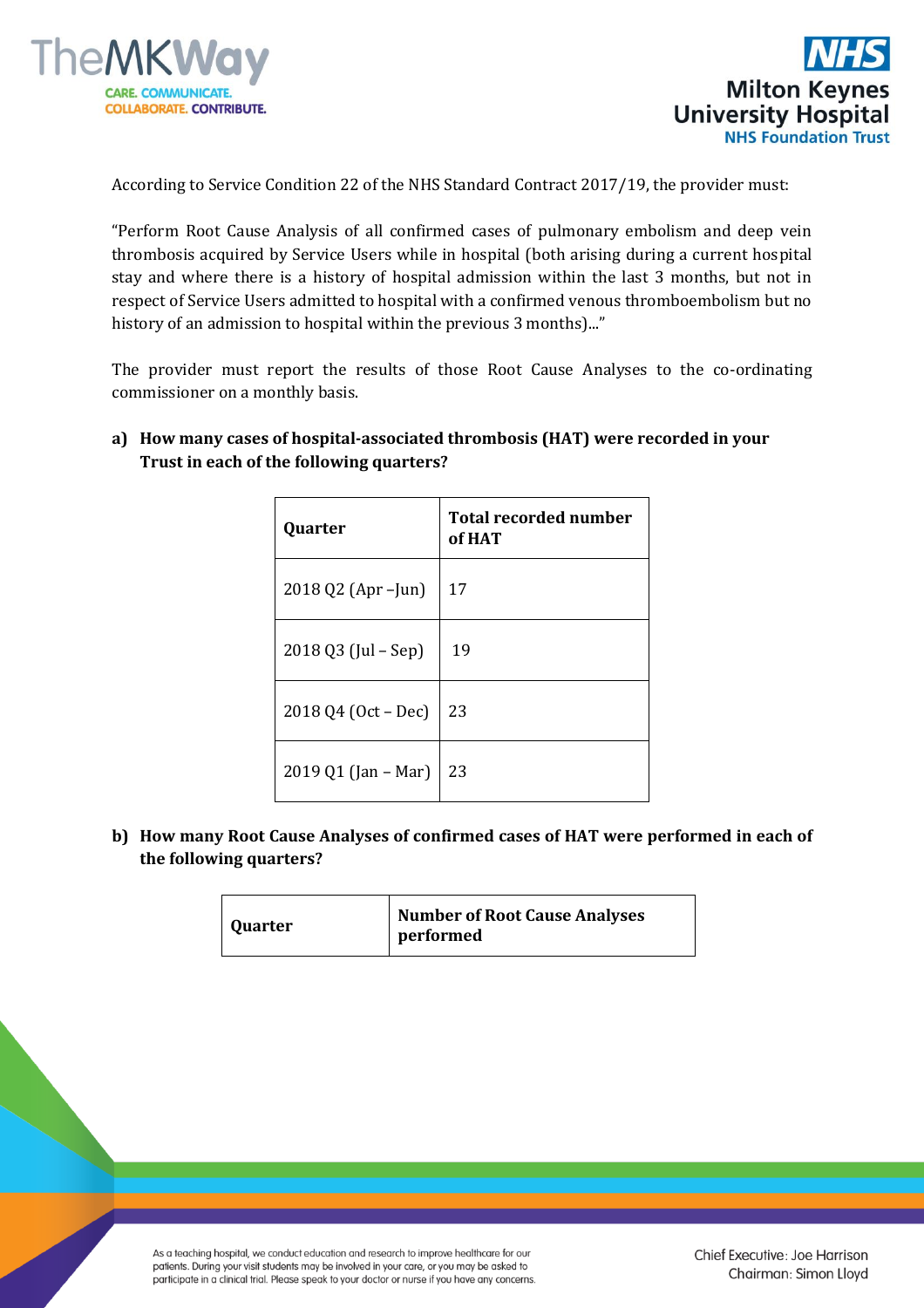



| 2018 Q2 (Apr – Jun)                 | $\vert 1 \vert$ |
|-------------------------------------|-----------------|
| 2018 Q3 (Jul - Sep)                 | -3              |
| 2018 Q4 (Oct – Dec) $\vert 0 \vert$ |                 |
| 2019 Q1 (Jan – Mar)   2             |                 |

As per agreement with the local CCG we only perform RCA investigations if significant harm is done to the patient. An unavoidable hospital acquired VTE checklist is completed to ascertain whether VTE was avoidable. If avoidable this leads to a full RCA investigation, reporting on STEIS and tracking of actions/ action plans by the Trust's Serious Incident Review Group and the CCG.

## **c) According to the Root Cause Analyses of confirmed HAT in your Trust between 1 April 2018 and 31 March 2019, in how many cases:**

| Did patients have distal DVT?                           |          |
|---------------------------------------------------------|----------|
| Did patients have proximal DVT?                         | 2        |
| Were patients receiving thromboprophylaxis prior to the | Yes & no |
| episode of HAT?                                         |          |
| Did HAT occur in surgical patients?                     | 4        |
| Did HAT occur in general medicine patients?             | ּ י      |
| Did HAT occur in cancer patients?                       |          |

#### **QUESTION THREE – ADMISSION TO HOSPITAL FOR VTE**

**a) How many patients were admitted to your Trust for VTE which occurred outside of a secondary care setting between 1 April 2018 and 31 March 2019?**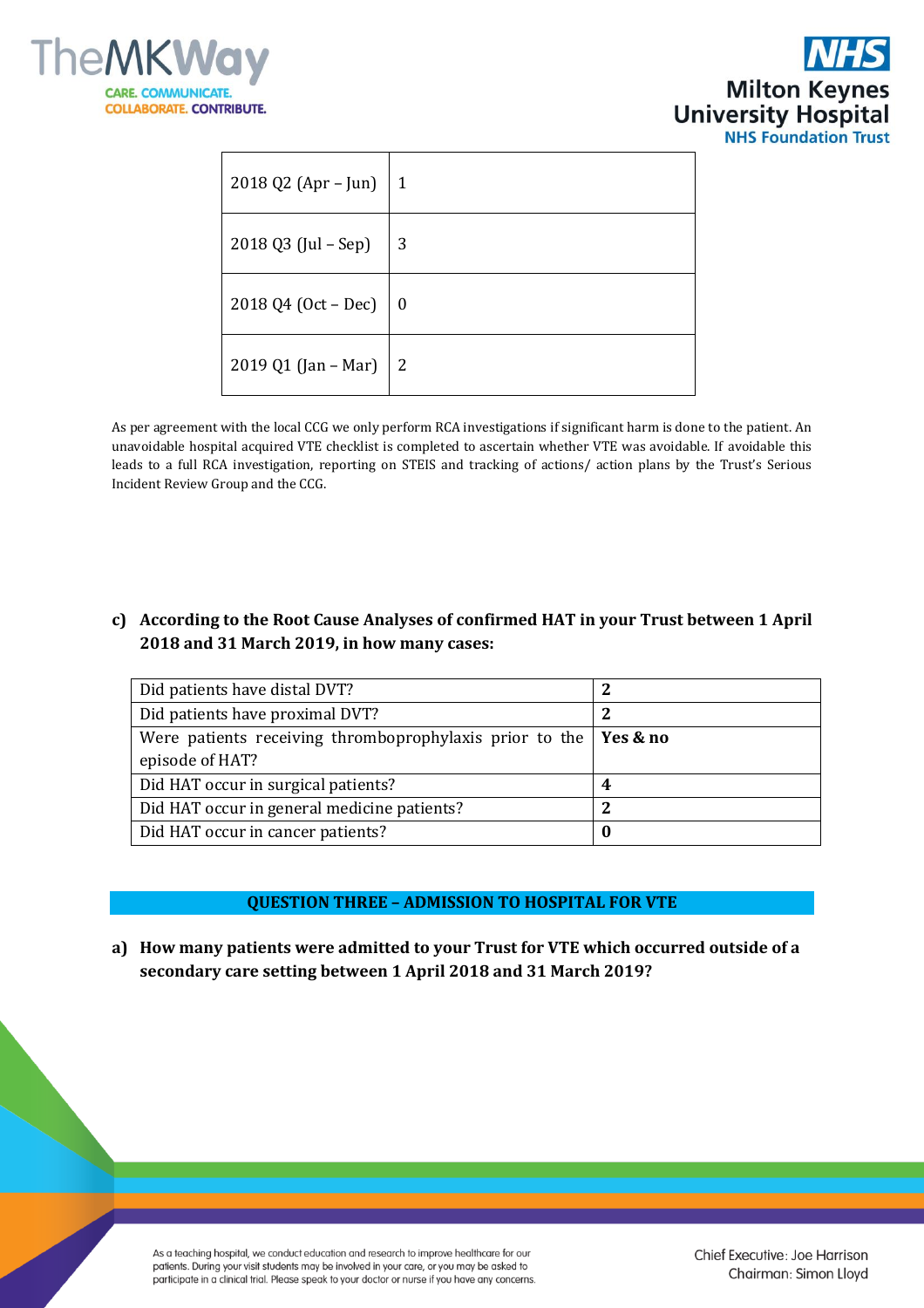



## **179**

#### **b) Of these patients, how many:**

| Had a previous inpatient stay in your Trust up to 90 days $\vert$ 65 |                            |
|----------------------------------------------------------------------|----------------------------|
| prior to their admission?                                            |                            |
| Were care home residents?                                            | this.<br>Unable to provide |
|                                                                      | information                |
| Were female?                                                         | 86                         |
| Were male?                                                           | 93                         |

**c) Of the patients admitted to your Trust for VTE occurring between 1 April 2018 and 31 March 2019 who had a previous inpatient stay in your Trust up to 90 days prior to their admission, how many had their VTE risk status recorded in their discharge summary?**

We have start recording data electronically on our (Cerner) Electronic Patient Record from May 2018. Since then ALL patients over 18 are assessed for VTE risk as per NHS criteria and our discharge summaries record that they are risk assessed.

**d) Please describe how your Trust displays a patient's VTE risk status in its discharge summaries.**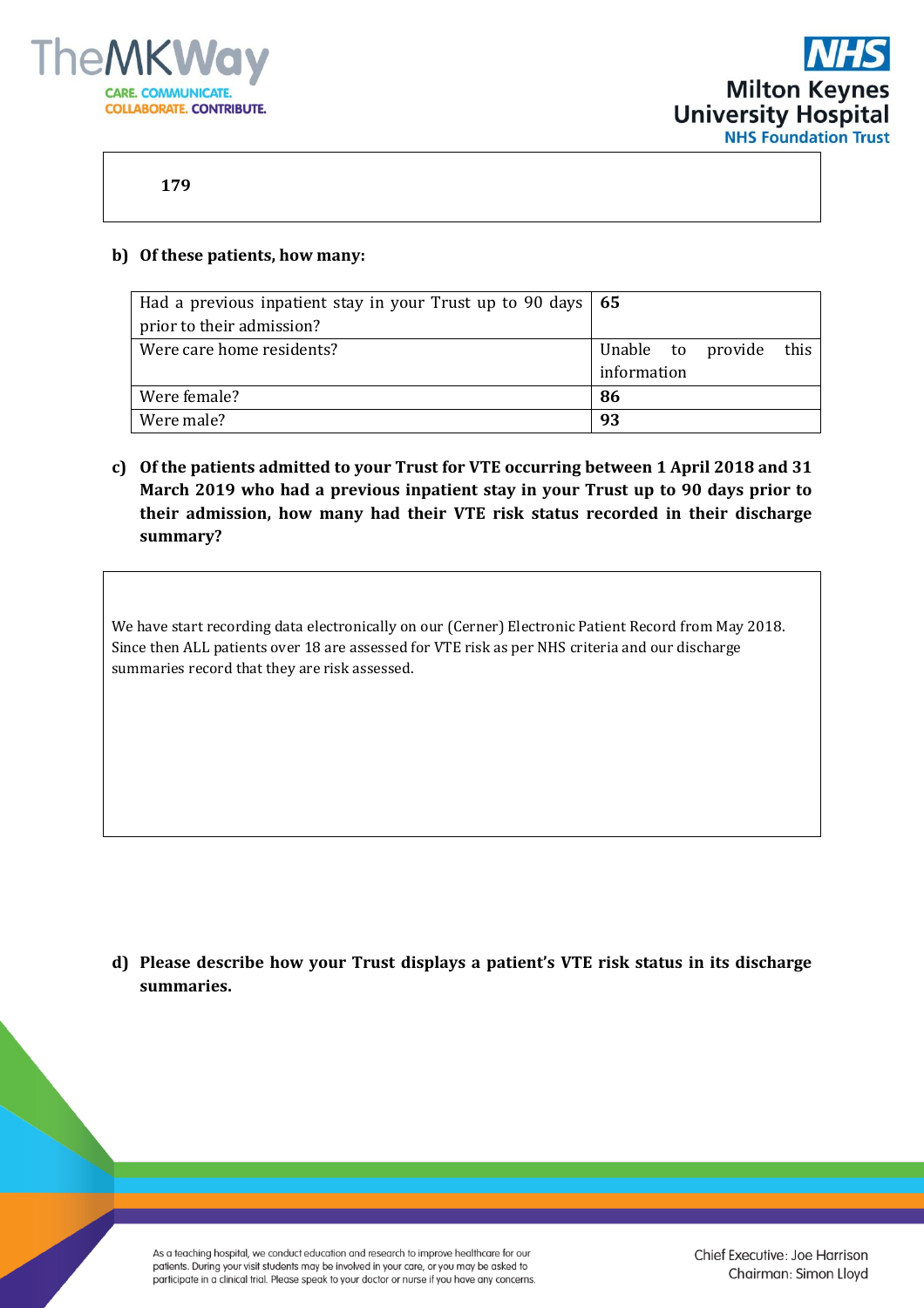



The information is provided as below on discharge summaries:

VTE

VTE Risk: Yes Bleeding Risk: No

# **QUESTION FOUR – PHARMACOLOGICAL VTE PROPHYLAXIS**

#### **a) How many VTE patients who were eligible received pharmacological VTE prophylaxis between 1 April 2018 and 31 March 2019?**

All patients over 18 years are assessed for VTE risk and if they are at risk prophylaxis is provided.

Our risk assessment rate is >95%. However exact data for pharmacological VTE prophylaxis is not available. Some patients are not eligible for pharmacological VTE prophylaxis and given other Non-pharmacological prophylaxis (including patients with acute stroke).

#### **b) How many of VTE patients who were eligible received pharmacological VTE prophylaxis within 14 hours of admission between 1 April 2018 and 31 March 2019?**

We do not record this data but standard practice is that VTE risk assessment and prescribing happened at the time of admitting the patient.

## **QUESTION FIVE – VTE AND CANCER**

**a)** How many patients has your Trust treated for cancer (of all types) in each of the past three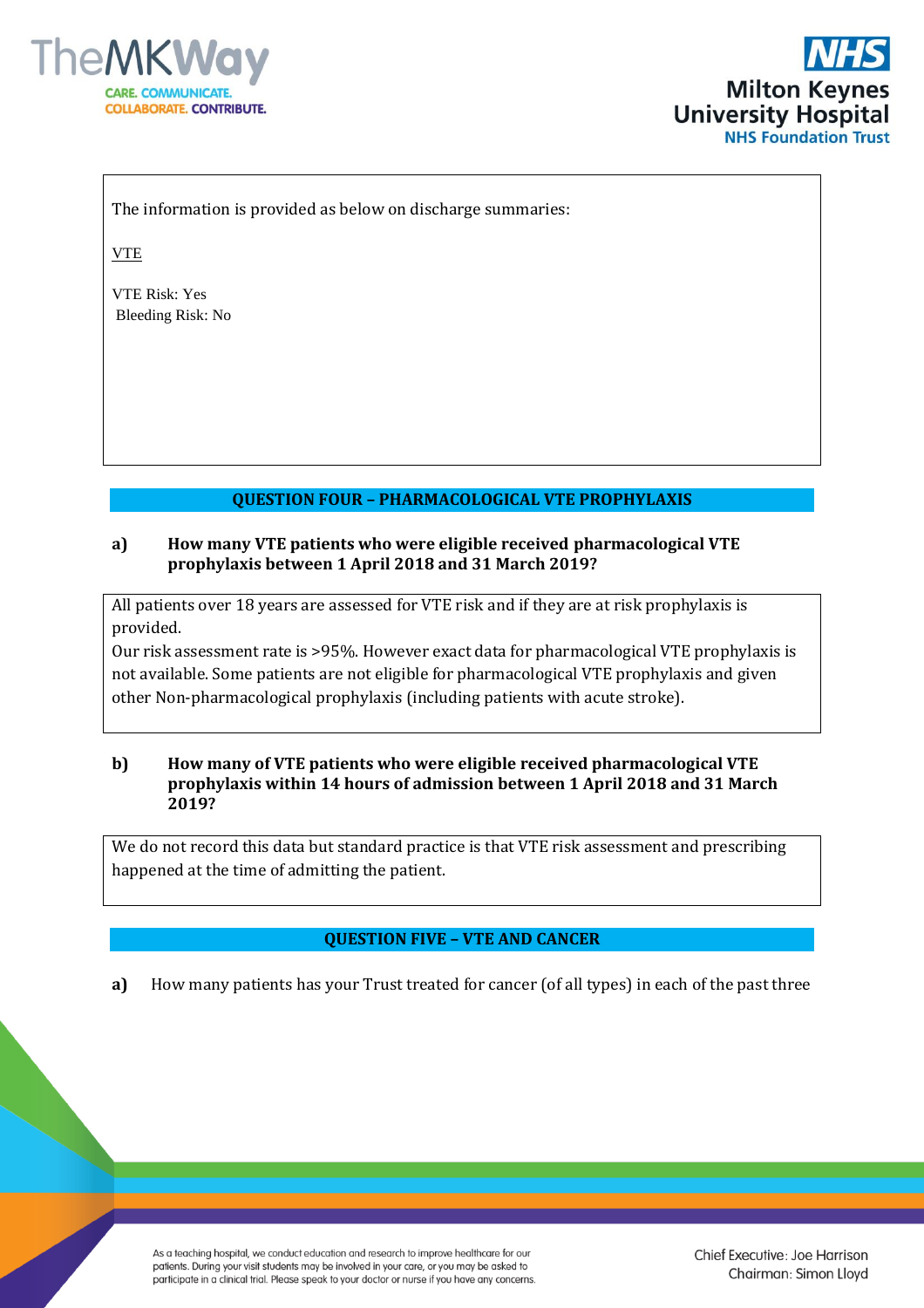



years?

| 2016 | 2239 |
|------|------|
| 2017 | 2609 |
| 2018 | 2902 |

**b)** Of the patients treated for cancer, how many also had a diagnosis of venous thromboembolism (VTE) {VTE is defined by the following ICD 10 codes: I80.0-I80.3, I80.8- I80.9, I82.9, O22.2 – O22.3, O87.0 – O87.1, I26.0, and I26.9} in each of the past three years?

| 2016          | 44               |
|---------------|------------------|
| $2017$<br>201 | $\Omega$<br>ຸບ / |
| 2018          | 46               |

**c)** Of the patients treated for cancer who also had a diagnosis of VTE in each of the past three years, how many:

|                                     | 2016             | 2017           | 2018           |
|-------------------------------------|------------------|----------------|----------------|
| Were receiving chemotherapy?        | $\overline{4}$   | $\overline{4}$ | 3              |
| Had metastatic disease?             | 24               | 26             | 24             |
| Had localised disease?              | 20               | 11             | 22             |
| Were treated for brain cancer?      | $\Omega$         | $\Omega$       | $\mathbf{1}$   |
| Were treated for lung cancer?       | 7                | 6              | 11             |
| Were treated for uterine cancer?    | $\boldsymbol{0}$ | $\Omega$       | $\mathbf{1}$   |
| Were treated for bladder cancer?    | $\theta$         | $\mathbf{1}$   | $\mathbf{1}$   |
| Were treated for pancreatic cancer? | 4                | 1              | $\overline{4}$ |
| Were treated for stomach cancer?    | $\Omega$         | $\Omega$       | $\Omega$       |
| Were treated for kidney cancer?     | 1                | $\Omega$       | $\overline{1}$ |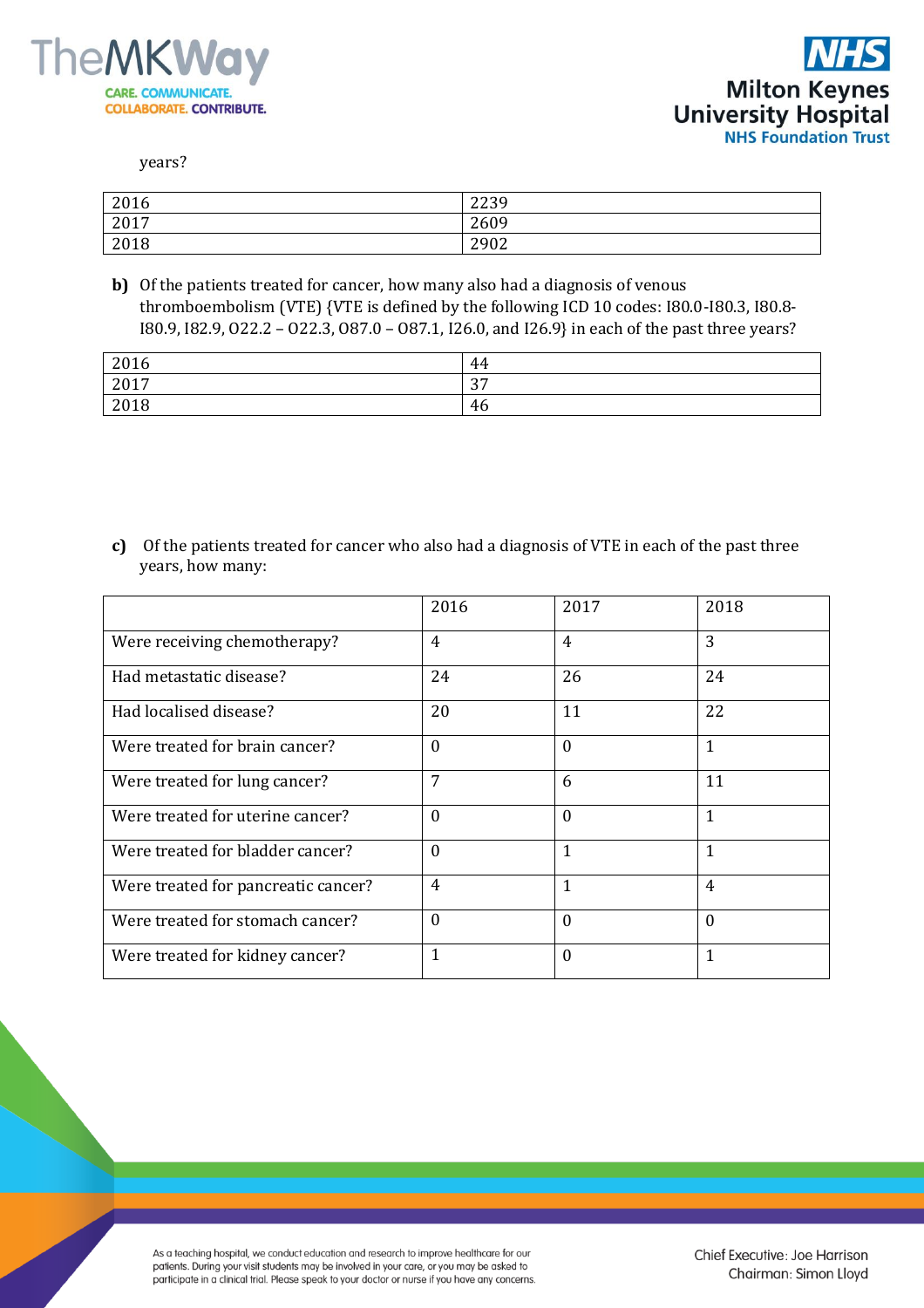



**d)** In how many patient deaths within your Trust was cancer (of any type) listed as the **primary** cause of death in each of the past three years:

This is not recorded in a data field in eCARE. We do record what are the diagnoses the patient has had made but this in most instances may not directly correlate with the "primary cause of death". Therefore, we are unable to answer (d) and subsets (e) and (f). In other words, we do not have a searchable electronic database of causes of death issued on medical certificates of cause of death.

| 2016 |  |
|------|--|
| 2017 |  |
| 2018 |  |

**e)** Of the patients who died within your Trust, in how many was VTE **as well** as cancer listed as a cause of death in each of the past three years:

| 2016 |  |
|------|--|
| 2017 |  |
| 2018 |  |

**f)** Of the patients who died in your Trust who had both VTE **and** cancer listed as a cause of death, how many:

|                                     | 2016 | 2017 | 2018 |
|-------------------------------------|------|------|------|
| Were receiving chemotherapy?        |      |      |      |
| Were treated for brain cancer?      |      |      |      |
| Were treated for lung cancer?       |      |      |      |
| Were treated for uterine cancer?    |      |      |      |
| Were treated for bladder cancer?    |      |      |      |
| Were treated for pancreatic cancer? |      |      |      |
| Were treated for stomach cancer?    |      |      |      |
| Were treated for kidney cancer?     |      |      |      |

**g)** Are ambulatory cancer patients who are receiving chemotherapy in your Trust routinely risk assessed for their risk of developing CAT/VTE?

All myeloma patients potentially going on thrombotic inducing treatments are routinely assessed for VTE. Other haematological malignancy patients and Oncology patients are not formally assessed but assess them with the slightest indication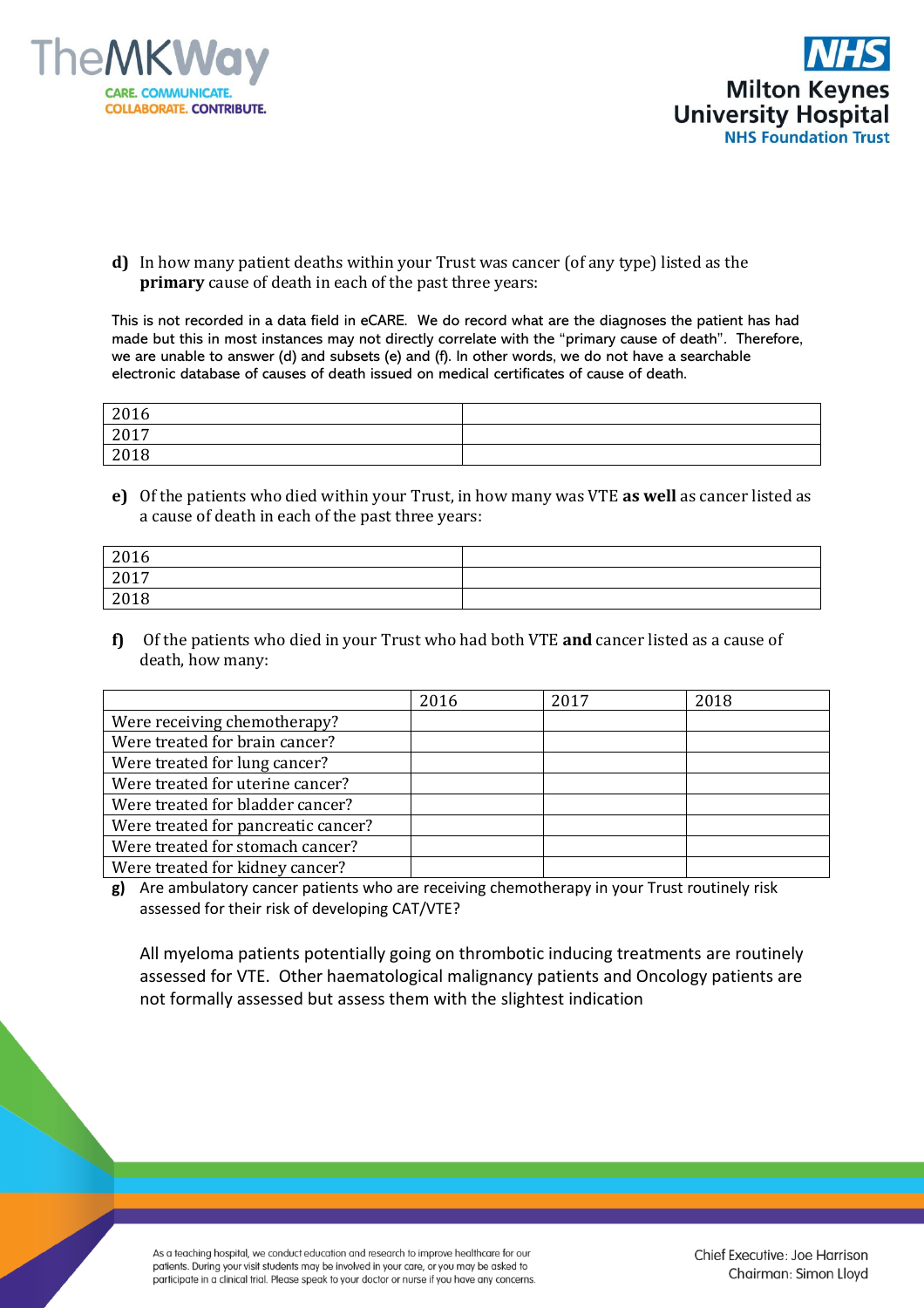



| Yes |  |
|-----|--|
| No  |  |

**h)** Are ambulatory cancer patients who are receiving chemotherapy AND deemed at high risk of developing CAT/VTE offered pharmacological thromboprophylaxis with? Please tick/cross all those appropriate.

| Low-molecular-weight heparin (LMWH) |  |
|-------------------------------------|--|
| Direct Oral AntiCoagulants (DOAC)   |  |
| Aspirin                             |  |
| Warfarin                            |  |
| <b>Other</b>                        |  |
| None                                |  |

#### **QUESTION SIX – PATIENT INFORMATION**

The NICE Quality Standard on VTE Prevention stipulates that patients/carers should be offered verbal and written information on VTE prevention as part of the admission as well as the discharge processes.

**a) What steps does your Trust take to ensure patients are adequately informed about VTE prevention?** *(Tick each box that applies)*

| Distribution of own patient information leaflet                                                                                      |  |
|--------------------------------------------------------------------------------------------------------------------------------------|--|
| Distribution of patient information leaflet produced by an<br>external organisation<br>If yes, please specify which organisation(s): |  |
| Documented patient discussion with healthcare professional                                                                           |  |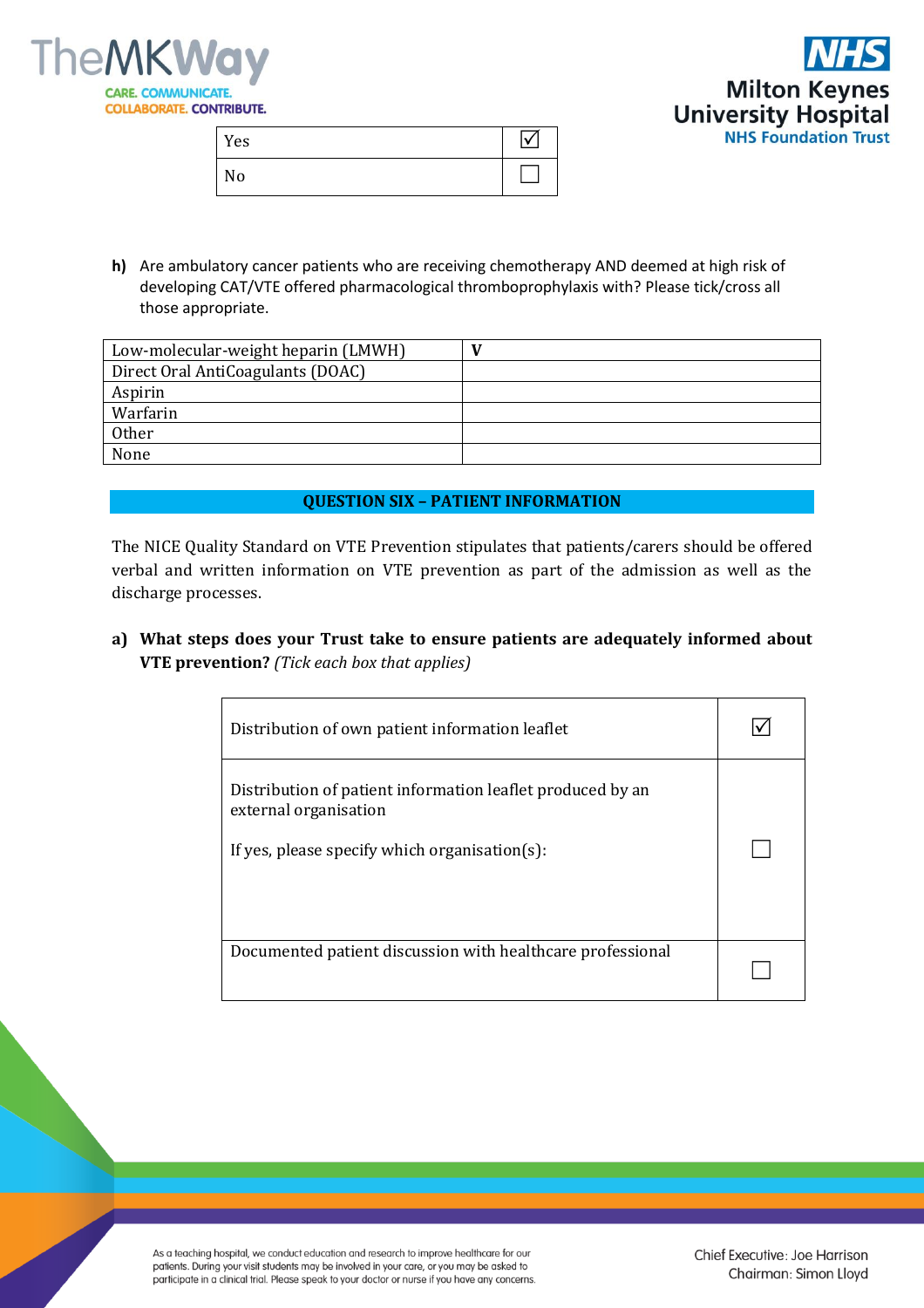



 $\Box$ 

Information provided in other format (please specify)

**b) If your Trust provides written information on VTE prevention, does it provide information in languages other than English?** *(Tick each box that applies)*

| Yes                                        |  |
|--------------------------------------------|--|
| If yes, please specify which<br>languages: |  |
| N٥                                         |  |
|                                            |  |

#### **QUESTION SEVEN – COST OF VTE IN YOUR AREA**

**a) Does your Trust have an estimate of the cost of VTE to the NHS locally (including cost of treatment, hospital bed days** 

| and     | es |  |
|---------|----|--|
| (Please | No |  |

**and litigation costs) for 2018/19?**  *(Please tick one box)*

 **If 'Yes', please specify the estimated cost:** 

**b) Please indicate the cost-estimate for the following areas of VTE management and**